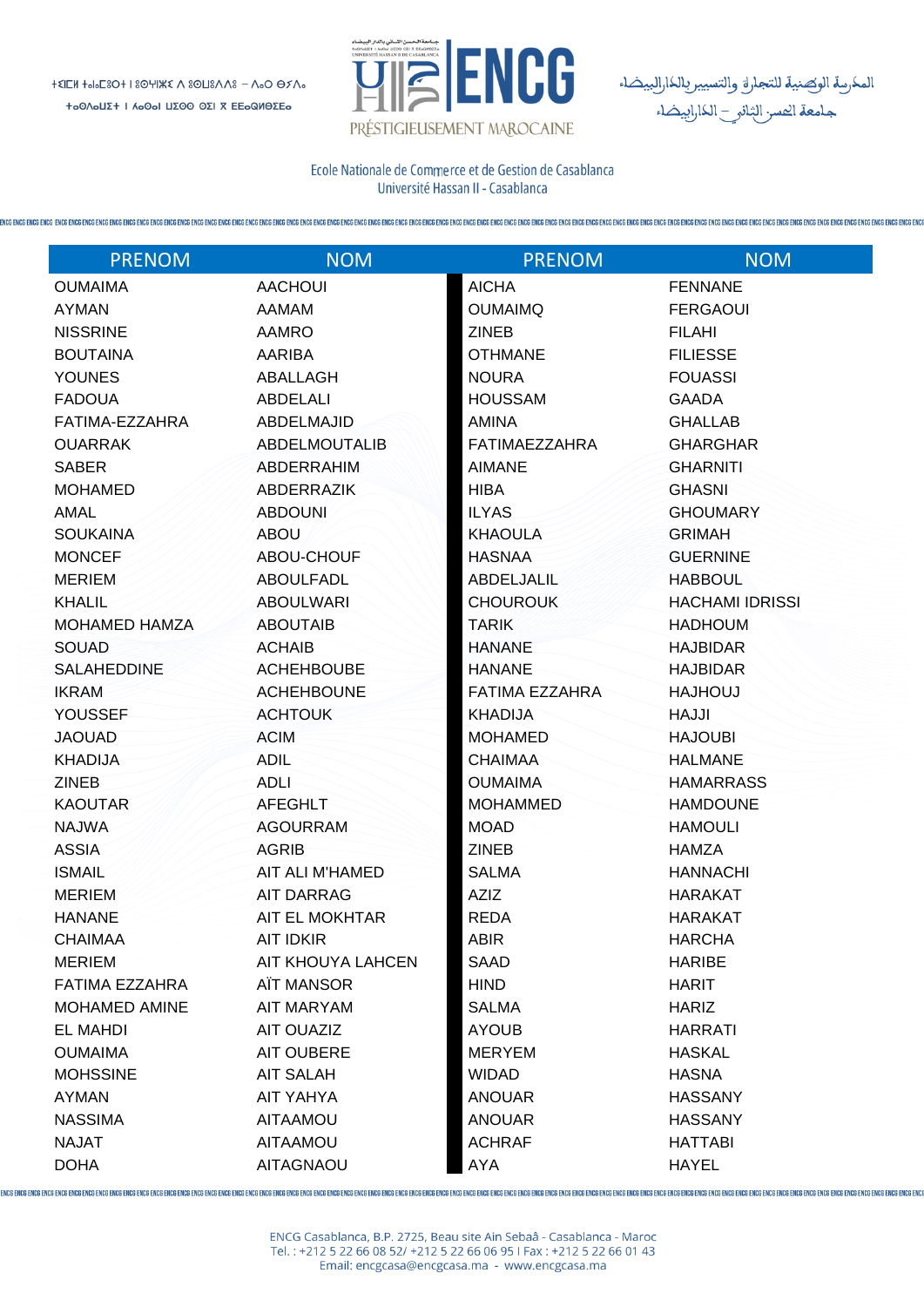

المكرسة الوكصنية للتجارق والتسيير بالكارالييضاء<br>جامعة الحسر الثانو \_ الكاراييضاء

Ecole Nationale de Commerce et de Gestion de Casablanca Université Hassan II - Casablanca

|                                 | <b>MAHMOUD</b>      | <b>AITLAADILA</b> | AMAL                 | <b>HICHY</b>           |
|---------------------------------|---------------------|-------------------|----------------------|------------------------|
|                                 | <b>OUSSAMA</b>      | <b>AITNDJAR</b>   | <b>HOUDA</b>         | <b>HOUFIR</b>          |
|                                 | <b>NAJWA</b>        | <b>AJBILI</b>     | <b>ZAINAB</b>        | <b>HOUSSAM</b>         |
|                                 | <b>KAOUTAR</b>      | <b>AJIRE</b>      | <b>NADIA</b>         | <b>IBN ESSAYEH</b>     |
|                                 | <b>ISLAM</b>        | <b>AJJIG</b>      | <b>CHAIMAA</b>       | <b>IBNESSAGHYR</b>     |
|                                 | <b>HALIMA</b>       | <b>AJOUADI</b>    | <b>LAILA</b>         | <b>ID LAHSENE</b>      |
|                                 | <b>YOUNES</b>       | <b>AKHROUB</b>    | <b>KAOUTAR</b>       | <b>IDKI</b>            |
|                                 | <b>FATIMA ZAHRA</b> | <b>AKLOU</b>      | <b>NADA</b>          | <b>IDRISSI</b>         |
|                                 | ABLA                | <b>ALAOUI</b>     | <b>OTHMAN</b>        | <b>IHSANE</b>          |
|                                 | <b>NADA</b>         | ALEM              | <b>ZINEB</b>         | <b>IMMANI</b>          |
|                                 | <b>NAIMA</b>        | <b>ALLOULA</b>    | <b>MAROUANE</b>      | <b>IRAKI HOUSSAINI</b> |
|                                 | <b>BASMA</b>        | AMAMA             | <b>SANAA</b>         | <b>ISOUKRANE</b>       |
|                                 | <b>FOUAD</b>        | AMDA              | <b>SALMA</b>         | <b>JABBOUR</b>         |
|                                 | MOHAMMED AMINE      | <b>AMGHAR</b>     | <b>RACHID</b>        | JADDAL                 |
|                                 | MOHAMMED AMINE      | <b>AMGHAR</b>     | NOUR-EDDINE          | <b>JAOUHAR</b>         |
|                                 | <b>ADNANE</b>       | AMIMI             | <b>AYMANE</b>        | <b>JDIA</b>            |
|                                 | <b>HAJAR</b>        | <b>AMINOU</b>     | <b>SARA</b>          | <b>JEDDI</b>           |
|                                 | <b>REDA</b>         | <b>AMLOU</b>      | <b>MOHAMED AMINE</b> | <b>JIDANE</b>          |
|                                 | AAHD                | <b>AMMAR</b>      | YOUSSEF              | <b>JWALLY</b>          |
|                                 | SAAD                | <b>AMMOR</b>      | <b>IKRAM</b>         | <b>KALATY</b>          |
|                                 | <b>HANANE</b>       | <b>AMOUCH</b>     | <b>ELMEHDI-</b>      | KALLAF                 |
|                                 | <b>ASMAA</b>        | AMZID             | <b>SALOUA</b>        | <b>KAMAL</b>           |
|                                 | <b>HASNAE</b>       | AMZIL             | <b>IKRAM</b>         | <b>KANOUNI</b>         |
|                                 | <b>EL KHAMAITI</b>  | <b>ANASS</b>      | <b>MOHAMMED</b>      | <b>KARAM</b>           |
|                                 | <b>NADA</b>         | <b>ANEF</b>       | <b>MERIEM</b>        | KATI                   |
|                                 | <b>SALMA</b>        | <b>AOUAJ</b>      | <b>ACHRAF</b>        | <b>KAZDABAS</b>        |
|                                 | <b>HAJAR</b>        | <b>ARROUB</b>     | JAMILA               | <b>KBIRI</b>           |
|                                 | <b>NOUHAILA</b>     | <b>ASLAA</b>      | ABDESSAMAD           | <b>KHALAFI</b>         |
|                                 | <b>OMAR</b>         | <b>ASMAR</b>      | ALAA                 | <b>KHATIMI</b>         |
|                                 | LAILA               | <b>ATIFI</b>      | <b>MOHAMED</b>       | <b>KHODAR</b>          |
|                                 | <b>MERIEM</b>       | <b>AZATIM</b>     | <b>NISSRINE</b>      | <b>KHOLTI</b>          |
|                                 | <b>ASMAA</b>        | <b>AZHAR</b>      | <b>FATIMA ZAHRA</b>  | <b>KHTIBARI</b>        |
|                                 | <b>SALMA</b>        | <b>AZIN</b>       | <b>YOUSSEF</b>       | <b>KOUATE</b>          |
|                                 | <b>KHAOULA</b>      | <b>AZOUGAGH</b>   | <b>HAFSA</b>         | <b>KOUBIS</b>          |
|                                 | <b>ZINEB</b>        | <b>BAAJINE</b>    | <b>CHAIMAA</b>       | <b>KOUSAS</b>          |
|                                 | <b>FATIMA</b>       | <b>BAALLA</b>     | <b>KHADIJA</b>       | L GHAZI                |
|                                 | <b>OUMAIMA</b>      | <b>BACHCHAR</b>   | <b>DOUAAE</b>        | <b>LAABADI</b>         |
|                                 | <b>ZOUHAIR</b>      | <b>BADII</b>      | <b>WISSAL</b>        | <b>LAABADI</b>         |
|                                 | <b>HODA</b>         | <b>BAGDAD</b>     | <b>HASSAN</b>        | LAAJEL                 |
|                                 | AMIRA               | <b>BAHAR</b>      | <b>MOHAMED</b>       | <b>LAAROUSSI</b>       |
|                                 | <b>YASSINE</b>      | <b>BAIZ</b>       | <b>NADA</b>          | <b>LAFHAIS</b>         |
| ENCG ENCG ENCG ENCG ENCG ENCG I | <b>HAJAR</b>        | <b>BALADI</b>     | <b>MANAL</b>         | <b>LAGDEM</b>          |
|                                 |                     |                   |                      |                        |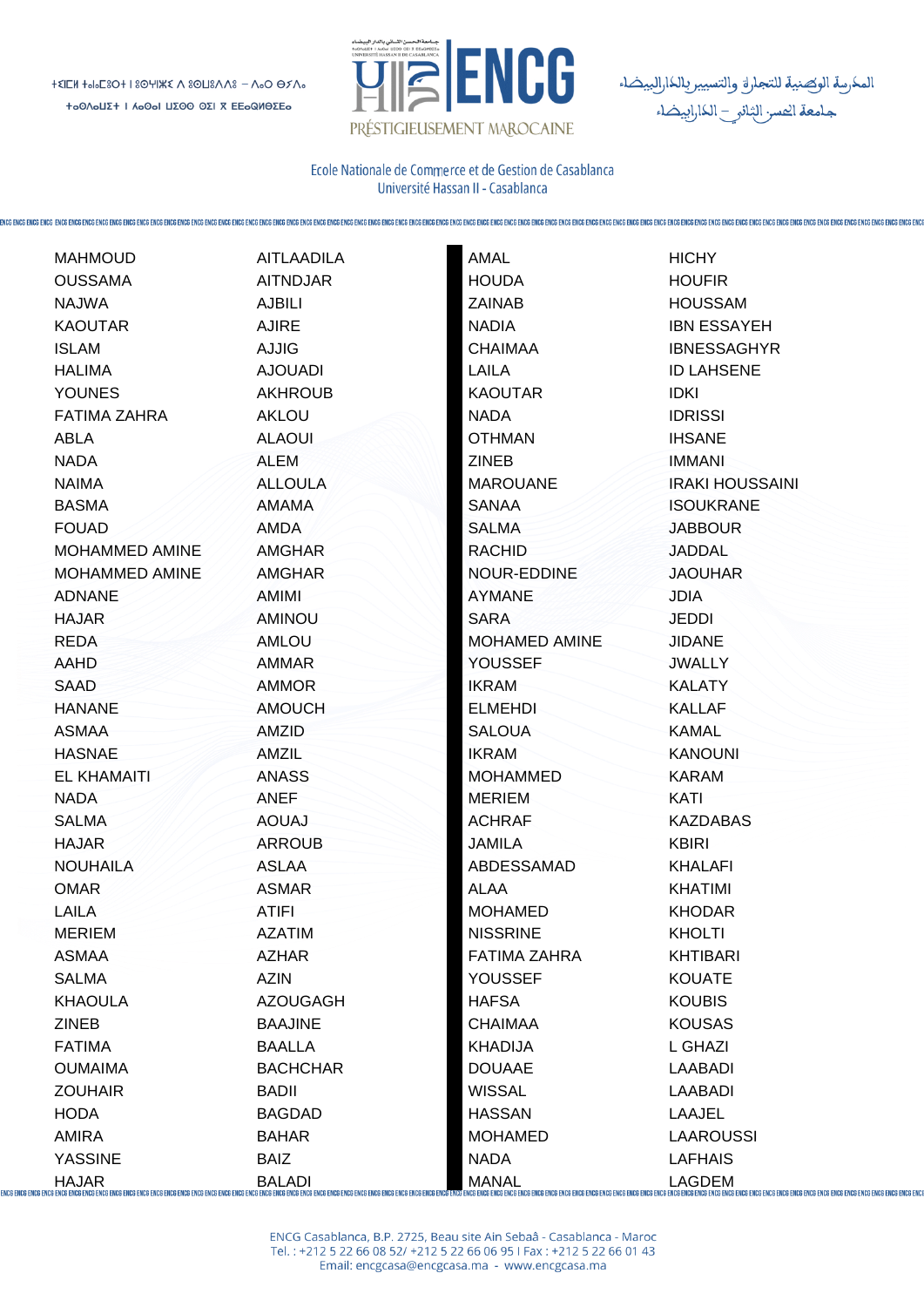

المكرسة الوكصنية للتجاراة والتسيير بالكارالبيضاء<br>جامعة الحسر الثانو \_ الكارابيضاء

Ecole Nationale de Commerce et de Gestion de Casablanca Université Hassan II - Casablanca

|                                 | <b>LOUBNA</b>                                      | <b>BAMAAROUF</b>                                  | ALI                 | LAGRAOUI         |
|---------------------------------|----------------------------------------------------|---------------------------------------------------|---------------------|------------------|
|                                 | <b>DINA</b>                                        | <b>BARCHAOUI</b>                                  | <b>WIAME</b>        | <b>LAHDILI</b>   |
|                                 | <b>ZINEB</b>                                       | <b>BARI</b>                                       | <b>CHAIMAA</b>      | <b>LAHLOU</b>    |
|                                 | <b>AYMAN</b>                                       | <b>BATANE</b>                                     | <b>FATIMA ZAHRA</b> | <b>LAHMINI</b>   |
|                                 | <b>YASSIN</b>                                      | <b>BAYDAR</b>                                     | <b>MUSTAPHA</b>     | <b>LAKHILI</b>   |
|                                 | <b>AYOUB</b>                                       | <b>BAYOUR</b>                                     | <b>OUSSAMA</b>      | <b>LAKHOUIR</b>  |
|                                 | <b>KHADIJA</b>                                     | <b>BAZHAR</b>                                     | <b>HALIMA</b>       | LAKRAD           |
|                                 | <b>OUSSAMA</b>                                     | <b>BEDDAL</b>                                     | <b>MOHAMMED</b>     | <b>LAMGHIDI</b>  |
|                                 | ABDERRAHMAN                                        | <b>BELAOUD</b>                                    | <b>MOHAMMD</b>      | <b>LAMGUIDI</b>  |
|                                 | <b>MARIAM</b>                                      | <b>BELATTAR</b>                                   | ABDALLAH            | LAMGUIMMAR       |
|                                 | MOHAMMED محمد                                      | بلفقير BELFAQIR                                   | <b>IMANE</b>        | LAMINI           |
|                                 | <b>OMAIMA</b>                                      | <b>BELMESGOUDER</b>                               | <b>DOUNIA</b>       | <b>LAOUNI</b>    |
|                                 | <b>MOHAMED RABII</b>                               | <b>BELYMAM</b>                                    | <b>NOUHAILA</b>     | <b>LAQSOUR</b>   |
|                                 | <b>LOUBNA</b>                                      | <b>BEN AHMADI</b>                                 | <b>REDA</b>         | LHACHAMIOU       |
|                                 | AZIZ                                               | <b>BENAZIZ</b>                                    | <b>YOUSSEF</b>      | <b>LOTFY</b>     |
|                                 | <b>ZIDANE</b>                                      | <b>BENHDIDOU</b>                                  | <b>KHALID</b>       | LYAZAMI          |
|                                 | <b>OUMAIMA</b>                                     | <b>BENKADDOUR</b>                                 | <b>SALWA</b>        | LYAZAMI          |
|                                 | <b>HAJAR</b>                                       | <b>BENLKASMIA</b>                                 | <b>AMINA</b>        | LYAZAMI          |
|                                 | ANAS                                               | <b>BENNANI</b>                                    | <b>AYA</b>          | <b>LYOUBI</b>    |
|                                 | <b>ZINEB</b>                                       | <b>BENSAGHIR</b>                                  | <b>NIAAMA</b>       | MAANAOUI         |
|                                 | <b>AICHA</b>                                       | <b>BERHACHE</b>                                   | HAYAT               | <b>MABCHOUR</b>  |
|                                 | <b>DOUAA</b>                                       | <b>BERKANE</b>                                    | <b>NOUHAILA</b>     | <b>MADANI</b>    |
|                                 | <b>MOHAMED</b>                                     | <b>BERRAHALE</b>                                  | <b>AMAL</b>         | <b>MAHAMID</b>   |
|                                 | <b>SALMA</b>                                       | <b>BIAD</b>                                       | <b>IKRAM</b>        | <b>MAJID</b>     |
|                                 | <b>WISSAL</b>                                      | <b>BIBA</b>                                       | <b>ADIL</b>         | <b>MAKHLOUKI</b> |
|                                 | <b>REDA</b>                                        | <b>BIJJOU</b>                                     | <b>FATIMA</b>       | <b>MAKRAZ</b>    |
|                                 | <b>OMAR ELFAROUK</b>                               | <b>BIYAD</b>                                      | <b>HANANE</b>       | <b>MALAL</b>     |
|                                 | AHLAM                                              | <b>BLIBILE</b>                                    | <b>KHADIJA</b>      | MALIKI           |
|                                 | <b>SAMIA</b>                                       | <b>BOUABDELLI</b>                                 | <b>SAAD</b>         | <b>MAMDOUH</b>   |
|                                 | <b>MERIEM</b>                                      | <b>BOUBEL</b>                                     | <b>JIHADE</b>       | <b>MANGUER</b>   |
|                                 | <b>HIND</b>                                        | <b>BOUCHAM</b>                                    | SAID                | <b>MANSOUR</b>   |
|                                 | <b>AYA</b>                                         | <b>BOUCHOUIRAB</b>                                | AMAL                | <b>MANSOUR</b>   |
|                                 | <b>LAILA</b>                                       | <b>BOUCHRAT</b>                                   | <b>IMANE</b>        | <b>MANSOUR</b>   |
|                                 | <b>CHAIMAA</b>                                     | <b>BOUFALAH</b>                                   | <b>SAMYA</b>        | <b>MARCHICH</b>  |
|                                 | LAMIAE                                             | <b>BOUFALAH</b>                                   | <b>KHADIJA</b>      | <b>MAROUANE</b>  |
|                                 | ABDESSAMAD                                         | <b>BOUFOUS</b>                                    | <b>IMANE</b>        | <b>MARZOUGUI</b> |
|                                 | <b>IDRISS</b>                                      | <b>BOUGRAIN</b>                                   | <b>BASSMA</b>       | <b>MATROUF</b>   |
|                                 | <b>KARIM</b>                                       | <b>BOUHLIL</b>                                    | <b>MANAL</b>        | MAYAT            |
|                                 | <b>ADNAN</b>                                       | <b>BOUHOUCH</b>                                   | <b>YASMINE</b>      | <b>MAZOZ</b>     |
|                                 | <b>HIBA</b>                                        | <b>BOUKHALDI</b>                                  | <b>NOURA</b>        | <b>MECHHOUR</b>  |
|                                 | <b>YASSER</b>                                      | <b>BOUKHAR</b>                                    | <b>MOHAMED</b>      | <b>MEGHFOUL</b>  |
| <b>INCG ENCG ENCG ENCG ENCI</b> | $HAMZA$<br>Fres ence ence ence ence ence ence ence | <b>BOUNOUA</b><br>R FNCR ENCE ENCE ENCE ENCE ENCE | SOUKAINA            |                  |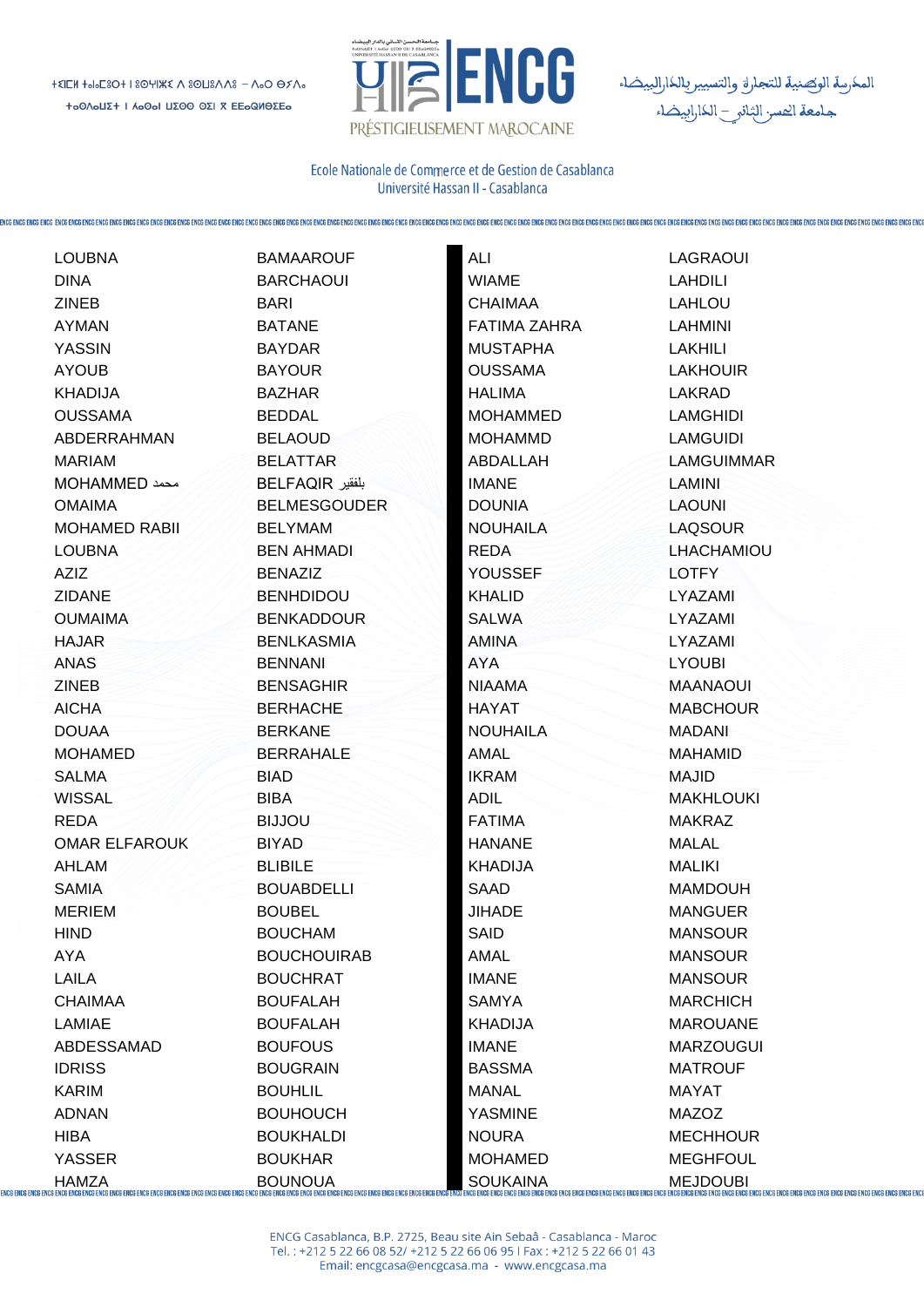

المكرسة الوكصنية للتجاراة والتسيير بالكارالييضاء<br>جامعة الحسر الثانو \_ الكارابيضاء

Ecole Nationale de Commerce et de Gestion de Casablanca Université Hassan II - Casablanca

| <b>BIKRY</b><br><b>NISRINE</b><br><b>BOURHLIMA</b><br><b>MERYEM</b><br><b>NADIA</b><br><b>BOUSALAH</b><br><b>SALMA</b><br>MILLAL<br><b>MERIEM</b><br><b>BOUSBAA</b><br><b>HIBA</b><br>MIMI<br><b>NABIL</b><br><b>BOUSTANE</b><br>ABDERRAHMAN<br><b>MINOUAL</b><br><b>WAIL</b><br><b>ISMAIL</b><br><b>BOUTAALLA</b><br><b>MISSOUD</b><br><b>SALMA</b><br><b>BOUTAGUIA</b><br><b>MEGHFOUL</b><br><b>MOHAMED</b><br><b>ASSIA</b><br>FARAH<br><b>BOUYDAHY</b><br><b>MOHIB</b><br><b>ADNANE</b><br><b>BOUZERGUANE</b><br><b>KHAWLA</b><br><b>MORJANI</b><br><b>HOUDA</b><br>AYA<br><b>BOUZIANE</b><br><b>MOTYA</b><br><b>LOUBNA</b><br><b>BOUZIANE</b><br><b>RAJAA</b><br><b>MOUBARRIR</b><br><b>MANAL</b><br><b>BOUZID</b><br><b>IMANE</b><br><b>MOUDAOUI</b><br><b>HOUSSAM</b><br><b>BOUZINE</b><br><b>ZINEB</b><br><b>MOUFIDI</b><br>ALAA-EDDINE<br><b>CHAARA</b><br><b>KHADIJA</b><br><b>MOUHAFID</b><br><b>AYMAN</b><br><b>FADWA</b><br><b>CHAKIR</b><br><b>MOUKADDAM</b><br>RABII<br><b>HAJAR</b><br><b>CHAKOR</b><br><b>MOUNIR</b><br>AYA<br><b>CHARIF RGUIBI</b><br><b>ILHAM</b><br><b>MOUNJI</b><br><b>SALOUA</b><br><b>CHAYBOUTI</b><br><b>SAMIA</b><br><b>MOUNSIF</b><br><b>FATIMA EZZAHRAE</b><br><b>CHBAKOU</b><br><b>OUSSAMA</b><br><b>MOURAFIK</b><br><b>HIND</b><br><b>CHEBBBATTI</b><br><b>SOUKAINA</b><br><b>MOURID</b><br><b>IBTIHAL</b><br><b>CHEBKI</b><br><b>JIHAD</b><br><b>MOURID</b><br><b>SOUKAINA</b><br><b>CHEBKI</b><br><b>MOHAMED</b><br><b>MOUSTADRIF</b><br><b>MARYAM</b><br><b>CHEFRI</b><br><b>NOUHAILA</b><br><b>MOUSTAINE</b><br><b>IBTISSAM</b><br><b>HIBA</b><br><b>CHEKERDED</b><br><b>MOUSTAOUI</b><br>YOUSSEF<br><b>MOUAD</b><br><b>CHERGUL</b><br><b>NACIRI</b><br>ABDELALI<br><b>CHERIF CHADIR</b><br><b>YOUNES</b><br><b>NAGAI</b><br><b>ZINEB</b><br><b>MAHA</b><br><b>CHETTO</b><br>NAIM EL IDRISSI<br><b>IHSSANE</b><br><b>CHLIH</b><br>AHMED<br><b>NAJAH EL IDRISSI</b><br><b>CHRIHA</b><br><b>NAJI</b><br><b>HAJAR</b><br><b>CHAIMAA</b><br><b>ASSYA</b><br><b>DIODIO</b><br><b>CISSE</b><br><b>NARJAOU</b><br><b>ANASS</b><br><b>DADSI</b><br><b>BASMA</b><br><b>NASSLAHSEN</b><br><b>IMANE</b><br><b>DAHIR</b><br><b>NASSIMA</b><br><b>NIDHSAIN</b><br><b>CHAIMAE</b><br><b>WALID</b><br><b>DAHKOUNE</b><br><b>NIDWAHMANE</b><br><b>SABER</b><br><b>ASMAA</b><br><b>DAHMANE</b><br><b>NKAIRI</b><br><b>AMINE</b><br><b>DARGUI</b><br><b>OMAIMA</b><br><b>NOUR ISSLAM</b><br><b>HAJAR</b><br><b>DAROUICH</b><br><b>ZINEB</b><br><b>OHMITTI</b><br><b>KAWTAR</b><br><b>DAROURI</b><br>RABAB<br><b>ORAICHE</b><br><b>LOUAY</b><br><b>DEBBAGH</b><br><b>NOHAYLA</b><br><b>ORAICHE</b><br>AMINA<br><b>DIDDA</b><br><b>MOHAMMED ADIB</b><br><b>OUAMOU</b><br><b>HAJAR</b><br><b>DIHAJ</b><br><b>MOUAD</b><br><b>OUAZZAA</b><br><b>KAOUTAR</b><br><b>DOUHAIMI</b><br><b>ZINEB</b><br><b>OULD BOUYA</b><br>FELLAHI DOUNIA SER BERGENGE BIG BIG SERIES ENGERIG ENGERIG ENGERIG ENGERIG ENGERIG ENGERIG ENGERIG ENGERIG ENGERIG ENGERIG ENGERIG ENGERIG ENGERIG ENGERIG ENGERIG ENGERIG ENGERIG ENGERIG ENGERIG ENGERIG ENGERIG ENGERIG ENG | <b>MERYEM</b> | <b>BOURAS</b> | <b>HIBA</b> | <b>MELLOUK</b> |
|---------------------------------------------------------------------------------------------------------------------------------------------------------------------------------------------------------------------------------------------------------------------------------------------------------------------------------------------------------------------------------------------------------------------------------------------------------------------------------------------------------------------------------------------------------------------------------------------------------------------------------------------------------------------------------------------------------------------------------------------------------------------------------------------------------------------------------------------------------------------------------------------------------------------------------------------------------------------------------------------------------------------------------------------------------------------------------------------------------------------------------------------------------------------------------------------------------------------------------------------------------------------------------------------------------------------------------------------------------------------------------------------------------------------------------------------------------------------------------------------------------------------------------------------------------------------------------------------------------------------------------------------------------------------------------------------------------------------------------------------------------------------------------------------------------------------------------------------------------------------------------------------------------------------------------------------------------------------------------------------------------------------------------------------------------------------------------------------------------------------------------------------------------------------------------------------------------------------------------------------------------------------------------------------------------------------------------------------------------------------------------------------------------------------------------------------------------------------------------------------------------------------------------------------------------------------------------------------------------------------------------------------------------------------------------------------------------------------------------------------------------------------------------------------------------------------------------------------------------------------------------------------------------------------------------------------------------------------------------------------------------------------------------------------------------------------------------|---------------|---------------|-------------|----------------|
|                                                                                                                                                                                                                                                                                                                                                                                                                                                                                                                                                                                                                                                                                                                                                                                                                                                                                                                                                                                                                                                                                                                                                                                                                                                                                                                                                                                                                                                                                                                                                                                                                                                                                                                                                                                                                                                                                                                                                                                                                                                                                                                                                                                                                                                                                                                                                                                                                                                                                                                                                                                                                                                                                                                                                                                                                                                                                                                                                                                                                                                                                 |               |               |             |                |
|                                                                                                                                                                                                                                                                                                                                                                                                                                                                                                                                                                                                                                                                                                                                                                                                                                                                                                                                                                                                                                                                                                                                                                                                                                                                                                                                                                                                                                                                                                                                                                                                                                                                                                                                                                                                                                                                                                                                                                                                                                                                                                                                                                                                                                                                                                                                                                                                                                                                                                                                                                                                                                                                                                                                                                                                                                                                                                                                                                                                                                                                                 |               |               |             |                |
|                                                                                                                                                                                                                                                                                                                                                                                                                                                                                                                                                                                                                                                                                                                                                                                                                                                                                                                                                                                                                                                                                                                                                                                                                                                                                                                                                                                                                                                                                                                                                                                                                                                                                                                                                                                                                                                                                                                                                                                                                                                                                                                                                                                                                                                                                                                                                                                                                                                                                                                                                                                                                                                                                                                                                                                                                                                                                                                                                                                                                                                                                 |               |               |             |                |
|                                                                                                                                                                                                                                                                                                                                                                                                                                                                                                                                                                                                                                                                                                                                                                                                                                                                                                                                                                                                                                                                                                                                                                                                                                                                                                                                                                                                                                                                                                                                                                                                                                                                                                                                                                                                                                                                                                                                                                                                                                                                                                                                                                                                                                                                                                                                                                                                                                                                                                                                                                                                                                                                                                                                                                                                                                                                                                                                                                                                                                                                                 |               |               |             |                |
|                                                                                                                                                                                                                                                                                                                                                                                                                                                                                                                                                                                                                                                                                                                                                                                                                                                                                                                                                                                                                                                                                                                                                                                                                                                                                                                                                                                                                                                                                                                                                                                                                                                                                                                                                                                                                                                                                                                                                                                                                                                                                                                                                                                                                                                                                                                                                                                                                                                                                                                                                                                                                                                                                                                                                                                                                                                                                                                                                                                                                                                                                 |               |               |             |                |
|                                                                                                                                                                                                                                                                                                                                                                                                                                                                                                                                                                                                                                                                                                                                                                                                                                                                                                                                                                                                                                                                                                                                                                                                                                                                                                                                                                                                                                                                                                                                                                                                                                                                                                                                                                                                                                                                                                                                                                                                                                                                                                                                                                                                                                                                                                                                                                                                                                                                                                                                                                                                                                                                                                                                                                                                                                                                                                                                                                                                                                                                                 |               |               |             |                |
|                                                                                                                                                                                                                                                                                                                                                                                                                                                                                                                                                                                                                                                                                                                                                                                                                                                                                                                                                                                                                                                                                                                                                                                                                                                                                                                                                                                                                                                                                                                                                                                                                                                                                                                                                                                                                                                                                                                                                                                                                                                                                                                                                                                                                                                                                                                                                                                                                                                                                                                                                                                                                                                                                                                                                                                                                                                                                                                                                                                                                                                                                 |               |               |             |                |
|                                                                                                                                                                                                                                                                                                                                                                                                                                                                                                                                                                                                                                                                                                                                                                                                                                                                                                                                                                                                                                                                                                                                                                                                                                                                                                                                                                                                                                                                                                                                                                                                                                                                                                                                                                                                                                                                                                                                                                                                                                                                                                                                                                                                                                                                                                                                                                                                                                                                                                                                                                                                                                                                                                                                                                                                                                                                                                                                                                                                                                                                                 |               |               |             |                |
|                                                                                                                                                                                                                                                                                                                                                                                                                                                                                                                                                                                                                                                                                                                                                                                                                                                                                                                                                                                                                                                                                                                                                                                                                                                                                                                                                                                                                                                                                                                                                                                                                                                                                                                                                                                                                                                                                                                                                                                                                                                                                                                                                                                                                                                                                                                                                                                                                                                                                                                                                                                                                                                                                                                                                                                                                                                                                                                                                                                                                                                                                 |               |               |             |                |
|                                                                                                                                                                                                                                                                                                                                                                                                                                                                                                                                                                                                                                                                                                                                                                                                                                                                                                                                                                                                                                                                                                                                                                                                                                                                                                                                                                                                                                                                                                                                                                                                                                                                                                                                                                                                                                                                                                                                                                                                                                                                                                                                                                                                                                                                                                                                                                                                                                                                                                                                                                                                                                                                                                                                                                                                                                                                                                                                                                                                                                                                                 |               |               |             |                |
|                                                                                                                                                                                                                                                                                                                                                                                                                                                                                                                                                                                                                                                                                                                                                                                                                                                                                                                                                                                                                                                                                                                                                                                                                                                                                                                                                                                                                                                                                                                                                                                                                                                                                                                                                                                                                                                                                                                                                                                                                                                                                                                                                                                                                                                                                                                                                                                                                                                                                                                                                                                                                                                                                                                                                                                                                                                                                                                                                                                                                                                                                 |               |               |             |                |
|                                                                                                                                                                                                                                                                                                                                                                                                                                                                                                                                                                                                                                                                                                                                                                                                                                                                                                                                                                                                                                                                                                                                                                                                                                                                                                                                                                                                                                                                                                                                                                                                                                                                                                                                                                                                                                                                                                                                                                                                                                                                                                                                                                                                                                                                                                                                                                                                                                                                                                                                                                                                                                                                                                                                                                                                                                                                                                                                                                                                                                                                                 |               |               |             |                |
|                                                                                                                                                                                                                                                                                                                                                                                                                                                                                                                                                                                                                                                                                                                                                                                                                                                                                                                                                                                                                                                                                                                                                                                                                                                                                                                                                                                                                                                                                                                                                                                                                                                                                                                                                                                                                                                                                                                                                                                                                                                                                                                                                                                                                                                                                                                                                                                                                                                                                                                                                                                                                                                                                                                                                                                                                                                                                                                                                                                                                                                                                 |               |               |             |                |
|                                                                                                                                                                                                                                                                                                                                                                                                                                                                                                                                                                                                                                                                                                                                                                                                                                                                                                                                                                                                                                                                                                                                                                                                                                                                                                                                                                                                                                                                                                                                                                                                                                                                                                                                                                                                                                                                                                                                                                                                                                                                                                                                                                                                                                                                                                                                                                                                                                                                                                                                                                                                                                                                                                                                                                                                                                                                                                                                                                                                                                                                                 |               |               |             |                |
|                                                                                                                                                                                                                                                                                                                                                                                                                                                                                                                                                                                                                                                                                                                                                                                                                                                                                                                                                                                                                                                                                                                                                                                                                                                                                                                                                                                                                                                                                                                                                                                                                                                                                                                                                                                                                                                                                                                                                                                                                                                                                                                                                                                                                                                                                                                                                                                                                                                                                                                                                                                                                                                                                                                                                                                                                                                                                                                                                                                                                                                                                 |               |               |             |                |
|                                                                                                                                                                                                                                                                                                                                                                                                                                                                                                                                                                                                                                                                                                                                                                                                                                                                                                                                                                                                                                                                                                                                                                                                                                                                                                                                                                                                                                                                                                                                                                                                                                                                                                                                                                                                                                                                                                                                                                                                                                                                                                                                                                                                                                                                                                                                                                                                                                                                                                                                                                                                                                                                                                                                                                                                                                                                                                                                                                                                                                                                                 |               |               |             |                |
|                                                                                                                                                                                                                                                                                                                                                                                                                                                                                                                                                                                                                                                                                                                                                                                                                                                                                                                                                                                                                                                                                                                                                                                                                                                                                                                                                                                                                                                                                                                                                                                                                                                                                                                                                                                                                                                                                                                                                                                                                                                                                                                                                                                                                                                                                                                                                                                                                                                                                                                                                                                                                                                                                                                                                                                                                                                                                                                                                                                                                                                                                 |               |               |             |                |
|                                                                                                                                                                                                                                                                                                                                                                                                                                                                                                                                                                                                                                                                                                                                                                                                                                                                                                                                                                                                                                                                                                                                                                                                                                                                                                                                                                                                                                                                                                                                                                                                                                                                                                                                                                                                                                                                                                                                                                                                                                                                                                                                                                                                                                                                                                                                                                                                                                                                                                                                                                                                                                                                                                                                                                                                                                                                                                                                                                                                                                                                                 |               |               |             |                |
|                                                                                                                                                                                                                                                                                                                                                                                                                                                                                                                                                                                                                                                                                                                                                                                                                                                                                                                                                                                                                                                                                                                                                                                                                                                                                                                                                                                                                                                                                                                                                                                                                                                                                                                                                                                                                                                                                                                                                                                                                                                                                                                                                                                                                                                                                                                                                                                                                                                                                                                                                                                                                                                                                                                                                                                                                                                                                                                                                                                                                                                                                 |               |               |             |                |
|                                                                                                                                                                                                                                                                                                                                                                                                                                                                                                                                                                                                                                                                                                                                                                                                                                                                                                                                                                                                                                                                                                                                                                                                                                                                                                                                                                                                                                                                                                                                                                                                                                                                                                                                                                                                                                                                                                                                                                                                                                                                                                                                                                                                                                                                                                                                                                                                                                                                                                                                                                                                                                                                                                                                                                                                                                                                                                                                                                                                                                                                                 |               |               |             |                |
|                                                                                                                                                                                                                                                                                                                                                                                                                                                                                                                                                                                                                                                                                                                                                                                                                                                                                                                                                                                                                                                                                                                                                                                                                                                                                                                                                                                                                                                                                                                                                                                                                                                                                                                                                                                                                                                                                                                                                                                                                                                                                                                                                                                                                                                                                                                                                                                                                                                                                                                                                                                                                                                                                                                                                                                                                                                                                                                                                                                                                                                                                 |               |               |             |                |
|                                                                                                                                                                                                                                                                                                                                                                                                                                                                                                                                                                                                                                                                                                                                                                                                                                                                                                                                                                                                                                                                                                                                                                                                                                                                                                                                                                                                                                                                                                                                                                                                                                                                                                                                                                                                                                                                                                                                                                                                                                                                                                                                                                                                                                                                                                                                                                                                                                                                                                                                                                                                                                                                                                                                                                                                                                                                                                                                                                                                                                                                                 |               |               |             |                |
|                                                                                                                                                                                                                                                                                                                                                                                                                                                                                                                                                                                                                                                                                                                                                                                                                                                                                                                                                                                                                                                                                                                                                                                                                                                                                                                                                                                                                                                                                                                                                                                                                                                                                                                                                                                                                                                                                                                                                                                                                                                                                                                                                                                                                                                                                                                                                                                                                                                                                                                                                                                                                                                                                                                                                                                                                                                                                                                                                                                                                                                                                 |               |               |             |                |
|                                                                                                                                                                                                                                                                                                                                                                                                                                                                                                                                                                                                                                                                                                                                                                                                                                                                                                                                                                                                                                                                                                                                                                                                                                                                                                                                                                                                                                                                                                                                                                                                                                                                                                                                                                                                                                                                                                                                                                                                                                                                                                                                                                                                                                                                                                                                                                                                                                                                                                                                                                                                                                                                                                                                                                                                                                                                                                                                                                                                                                                                                 |               |               |             |                |
|                                                                                                                                                                                                                                                                                                                                                                                                                                                                                                                                                                                                                                                                                                                                                                                                                                                                                                                                                                                                                                                                                                                                                                                                                                                                                                                                                                                                                                                                                                                                                                                                                                                                                                                                                                                                                                                                                                                                                                                                                                                                                                                                                                                                                                                                                                                                                                                                                                                                                                                                                                                                                                                                                                                                                                                                                                                                                                                                                                                                                                                                                 |               |               |             |                |
|                                                                                                                                                                                                                                                                                                                                                                                                                                                                                                                                                                                                                                                                                                                                                                                                                                                                                                                                                                                                                                                                                                                                                                                                                                                                                                                                                                                                                                                                                                                                                                                                                                                                                                                                                                                                                                                                                                                                                                                                                                                                                                                                                                                                                                                                                                                                                                                                                                                                                                                                                                                                                                                                                                                                                                                                                                                                                                                                                                                                                                                                                 |               |               |             |                |
|                                                                                                                                                                                                                                                                                                                                                                                                                                                                                                                                                                                                                                                                                                                                                                                                                                                                                                                                                                                                                                                                                                                                                                                                                                                                                                                                                                                                                                                                                                                                                                                                                                                                                                                                                                                                                                                                                                                                                                                                                                                                                                                                                                                                                                                                                                                                                                                                                                                                                                                                                                                                                                                                                                                                                                                                                                                                                                                                                                                                                                                                                 |               |               |             |                |
|                                                                                                                                                                                                                                                                                                                                                                                                                                                                                                                                                                                                                                                                                                                                                                                                                                                                                                                                                                                                                                                                                                                                                                                                                                                                                                                                                                                                                                                                                                                                                                                                                                                                                                                                                                                                                                                                                                                                                                                                                                                                                                                                                                                                                                                                                                                                                                                                                                                                                                                                                                                                                                                                                                                                                                                                                                                                                                                                                                                                                                                                                 |               |               |             |                |
|                                                                                                                                                                                                                                                                                                                                                                                                                                                                                                                                                                                                                                                                                                                                                                                                                                                                                                                                                                                                                                                                                                                                                                                                                                                                                                                                                                                                                                                                                                                                                                                                                                                                                                                                                                                                                                                                                                                                                                                                                                                                                                                                                                                                                                                                                                                                                                                                                                                                                                                                                                                                                                                                                                                                                                                                                                                                                                                                                                                                                                                                                 |               |               |             |                |
|                                                                                                                                                                                                                                                                                                                                                                                                                                                                                                                                                                                                                                                                                                                                                                                                                                                                                                                                                                                                                                                                                                                                                                                                                                                                                                                                                                                                                                                                                                                                                                                                                                                                                                                                                                                                                                                                                                                                                                                                                                                                                                                                                                                                                                                                                                                                                                                                                                                                                                                                                                                                                                                                                                                                                                                                                                                                                                                                                                                                                                                                                 |               |               |             |                |
|                                                                                                                                                                                                                                                                                                                                                                                                                                                                                                                                                                                                                                                                                                                                                                                                                                                                                                                                                                                                                                                                                                                                                                                                                                                                                                                                                                                                                                                                                                                                                                                                                                                                                                                                                                                                                                                                                                                                                                                                                                                                                                                                                                                                                                                                                                                                                                                                                                                                                                                                                                                                                                                                                                                                                                                                                                                                                                                                                                                                                                                                                 |               |               |             |                |
|                                                                                                                                                                                                                                                                                                                                                                                                                                                                                                                                                                                                                                                                                                                                                                                                                                                                                                                                                                                                                                                                                                                                                                                                                                                                                                                                                                                                                                                                                                                                                                                                                                                                                                                                                                                                                                                                                                                                                                                                                                                                                                                                                                                                                                                                                                                                                                                                                                                                                                                                                                                                                                                                                                                                                                                                                                                                                                                                                                                                                                                                                 |               |               |             |                |
|                                                                                                                                                                                                                                                                                                                                                                                                                                                                                                                                                                                                                                                                                                                                                                                                                                                                                                                                                                                                                                                                                                                                                                                                                                                                                                                                                                                                                                                                                                                                                                                                                                                                                                                                                                                                                                                                                                                                                                                                                                                                                                                                                                                                                                                                                                                                                                                                                                                                                                                                                                                                                                                                                                                                                                                                                                                                                                                                                                                                                                                                                 |               |               |             |                |
|                                                                                                                                                                                                                                                                                                                                                                                                                                                                                                                                                                                                                                                                                                                                                                                                                                                                                                                                                                                                                                                                                                                                                                                                                                                                                                                                                                                                                                                                                                                                                                                                                                                                                                                                                                                                                                                                                                                                                                                                                                                                                                                                                                                                                                                                                                                                                                                                                                                                                                                                                                                                                                                                                                                                                                                                                                                                                                                                                                                                                                                                                 |               |               |             |                |
|                                                                                                                                                                                                                                                                                                                                                                                                                                                                                                                                                                                                                                                                                                                                                                                                                                                                                                                                                                                                                                                                                                                                                                                                                                                                                                                                                                                                                                                                                                                                                                                                                                                                                                                                                                                                                                                                                                                                                                                                                                                                                                                                                                                                                                                                                                                                                                                                                                                                                                                                                                                                                                                                                                                                                                                                                                                                                                                                                                                                                                                                                 |               |               |             |                |
|                                                                                                                                                                                                                                                                                                                                                                                                                                                                                                                                                                                                                                                                                                                                                                                                                                                                                                                                                                                                                                                                                                                                                                                                                                                                                                                                                                                                                                                                                                                                                                                                                                                                                                                                                                                                                                                                                                                                                                                                                                                                                                                                                                                                                                                                                                                                                                                                                                                                                                                                                                                                                                                                                                                                                                                                                                                                                                                                                                                                                                                                                 |               |               |             |                |
|                                                                                                                                                                                                                                                                                                                                                                                                                                                                                                                                                                                                                                                                                                                                                                                                                                                                                                                                                                                                                                                                                                                                                                                                                                                                                                                                                                                                                                                                                                                                                                                                                                                                                                                                                                                                                                                                                                                                                                                                                                                                                                                                                                                                                                                                                                                                                                                                                                                                                                                                                                                                                                                                                                                                                                                                                                                                                                                                                                                                                                                                                 |               |               |             |                |
|                                                                                                                                                                                                                                                                                                                                                                                                                                                                                                                                                                                                                                                                                                                                                                                                                                                                                                                                                                                                                                                                                                                                                                                                                                                                                                                                                                                                                                                                                                                                                                                                                                                                                                                                                                                                                                                                                                                                                                                                                                                                                                                                                                                                                                                                                                                                                                                                                                                                                                                                                                                                                                                                                                                                                                                                                                                                                                                                                                                                                                                                                 |               |               |             |                |
|                                                                                                                                                                                                                                                                                                                                                                                                                                                                                                                                                                                                                                                                                                                                                                                                                                                                                                                                                                                                                                                                                                                                                                                                                                                                                                                                                                                                                                                                                                                                                                                                                                                                                                                                                                                                                                                                                                                                                                                                                                                                                                                                                                                                                                                                                                                                                                                                                                                                                                                                                                                                                                                                                                                                                                                                                                                                                                                                                                                                                                                                                 |               |               |             |                |
|                                                                                                                                                                                                                                                                                                                                                                                                                                                                                                                                                                                                                                                                                                                                                                                                                                                                                                                                                                                                                                                                                                                                                                                                                                                                                                                                                                                                                                                                                                                                                                                                                                                                                                                                                                                                                                                                                                                                                                                                                                                                                                                                                                                                                                                                                                                                                                                                                                                                                                                                                                                                                                                                                                                                                                                                                                                                                                                                                                                                                                                                                 |               |               |             |                |
|                                                                                                                                                                                                                                                                                                                                                                                                                                                                                                                                                                                                                                                                                                                                                                                                                                                                                                                                                                                                                                                                                                                                                                                                                                                                                                                                                                                                                                                                                                                                                                                                                                                                                                                                                                                                                                                                                                                                                                                                                                                                                                                                                                                                                                                                                                                                                                                                                                                                                                                                                                                                                                                                                                                                                                                                                                                                                                                                                                                                                                                                                 |               |               |             |                |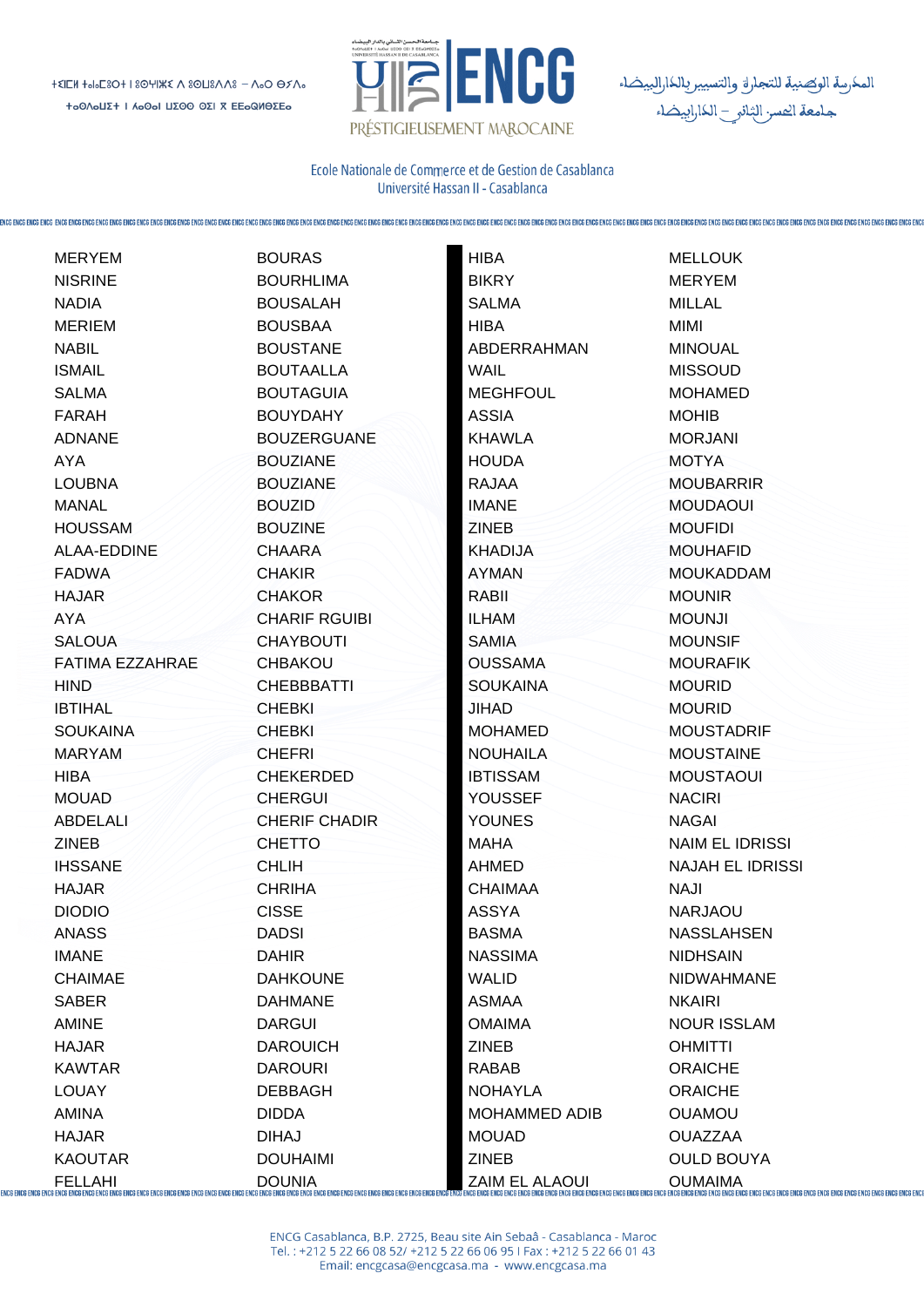

المكرسة الوكصنية للتجاراق والتسيير بالكارالبيضاء<br>جامعة الحسر الثانو \_ الكارابيضاء

Ecole Nationale de Commerce et de Gestion de Casablanca Université Hassan II - Casablanca

|                                      | <b>NOHAILA</b>        | <b>DYA</b>          | <b>ASMAE</b>        | <b>OURAMI</b>     |
|--------------------------------------|-----------------------|---------------------|---------------------|-------------------|
|                                      | <b>HAMZA</b>          | <b>ECHCHABI</b>     | <b>ISMAIL</b>       | <b>OUSSBKIK</b>   |
|                                      | <b>IMANE</b>          | ECH-CHAHM           | <b>HAITHAM</b>      | <b>RADSY</b>      |
|                                      | <b>OUSSAMA</b>        | <b>EDDAOUALLINE</b> | <b>OUSSAMA</b>      | RAHI              |
|                                      | <b>AICHA</b>          | <b>EL ABBASSI</b>   | <b>JIHAD</b>        | <b>RAHLI</b>      |
|                                      | <b>MOHAMED</b>        | EL ADIMI            | <b>CHAIMAA</b>      | <b>RAHMANI</b>    |
|                                      | <b>HANAE</b>          | EL ALAMI EL BOUDRI  | ABDELHAMID          | <b>RAIS</b>       |
|                                      | رقية RKIA             | العطار EL ATTAR     | <b>MOUNA</b>        | RAJI              |
|                                      | <b>NOUHAILA</b>       | EL BAOU             | <b>FATIMA ZAHRA</b> | RAJI              |
|                                      | MEHDI                 | EL BARAKA           | <b>OUSSAMA</b>      | RAMI              |
|                                      | <b>CHAIMAA</b>        | EL BAZY             | <b>SALMA</b>        | RAMI              |
|                                      | <b>FATIMA EZZAHRA</b> | EL BOUNACHRIT       | <b>SALMA</b>        | <b>RAZZAK</b>     |
|                                      | <b>RHIZLANE</b>       | EL BOUTI            | <b>MOHAMED</b>      | <b>RBIB</b>       |
|                                      | FATIMA EZZAHRA        | EL BROUD            | FATIMA EZZAHRAA     | <b>RECHAD</b>     |
|                                      | <b>KHAOULA</b>        | <b>EL GAROUGE</b>   | <b>OUMAIMA</b>      | <b>REKBA</b>      |
|                                      | <b>KHADIJA</b>        | <b>EL GHAZI</b>     | <b>MOHAMED</b>      | <b>RHOLAM</b>     |
|                                      | <b>GHIZLANE</b>       | <b>EL GHAZI</b>     | <b>YOUSRA</b>       | <b>RINE</b>       |
|                                      | <b>KHAOULA</b>        | <b>EL GHAZI</b>     | <b>HAJAR</b>        | <b>RIZAK</b>      |
|                                      | <b>WISSAL</b>         | EL HADDAJ           | <b>INESSE</b>       | <b>ROUIJEL</b>    |
|                                      | <b>ZINEB</b>          | EL HAJJAM           | <b>AYOUB</b>        | <b>SABER</b>      |
|                                      | <b>ICHRAK</b>         | EL HAJJI            | <b>LAILA</b>        | <b>SABIB</b>      |
|                                      | <b>MAHMOUD</b>        | EL HAMMADI          | <b>HAJAR</b>        | <b>SABIH</b>      |
|                                      | <b>HAMZA</b>          | <b>EL IDRYSY</b>    | SAAD                | <b>SABIR</b>      |
|                                      | <b>OUMAIMA</b>        | EL JOUNAIDI         | <b>YOUSSEF</b>      | <b>SADIK</b>      |
|                                      | <b>ZAKARIA</b>        | <b>EL KANOUNI</b>   | <b>HIND</b>         | <b>SAISS</b>      |
|                                      | <b>SALMA</b>          | <b>EL KHADIRI</b>   | <b>ASMAE</b>        | <b>SALHI</b>      |
|                                      | <b>MERIEM</b>         | <b>EL KOTBI</b>     | FATIMA EZZAHRA      | <b>SALIH</b>      |
|                                      | <b>MOHAMED</b>        | EL MANSOURY         | <b>ERGGOUG</b>      | <b>SALMA</b>      |
|                                      | <b>YASSER</b>         | <b>EL MARRASS</b>   | <b>NADIRA</b>       | <b>SALOUM</b>     |
|                                      | <b>OUMAIMA</b>        | EL METOUY           | <b>KHAOULA</b>      | <b>SARDOUNI</b>   |
|                                      | <b>RANIA</b>          | EL MOUDDANE         | <b>SALMA</b>        | <b>SARRAKH</b>    |
|                                      | <b>CHAYMAA</b>        | <b>EL MOUINI</b>    | <b>OTHMANE</b>      | <b>SBAI</b>       |
|                                      | <b>ASSYA</b>          | <b>EL MOWAHID</b>   | <b>SAKINA</b>       | <b>SEBBAH</b>     |
|                                      | <b>FATIMA ZAHRA</b>   | EL OUADDANY         | AHMED BEN CHEIKH    | <b>SECK</b>       |
|                                      | <b>OUMAIMA</b>        | EL OUAZ             | <b>FATIMA ZAHRA</b> | <b>SEGGOUCHEN</b> |
|                                      | <b>YOUNESS</b>        | EL QADERY           | <b>MERIEM</b>       | <b>SELLAMI</b>    |
|                                      | <b>HAMZA</b>          | <b>EL YAMAMI</b>    | <b>RACHIDA</b>      | <b>SENHAJI</b>    |
|                                      | <b>OUMAIMA</b>        | <b>ELAKRAD</b>      | <b>SAFAA</b>        | <b>SILMI</b>      |
|                                      | <b>YASMINE</b>        | <b>ELALBAOUI</b>    | <b>SHAMS</b>        | <b>SKANDER</b>    |
|                                      | <b>MERYEM</b>         | <b>ELANSALI</b>     | AMANI               | <b>SOBHI</b>      |
|                                      | <b>SAFAA</b>          | <b>ELBAAMRANI</b>   | <b>SANAA</b>        | <b>STIFINE</b>    |
| <b>ENCG ENCG ENCG ENCG ENCG ENCG</b> | <b>YASSINE</b>        |                     |                     |                   |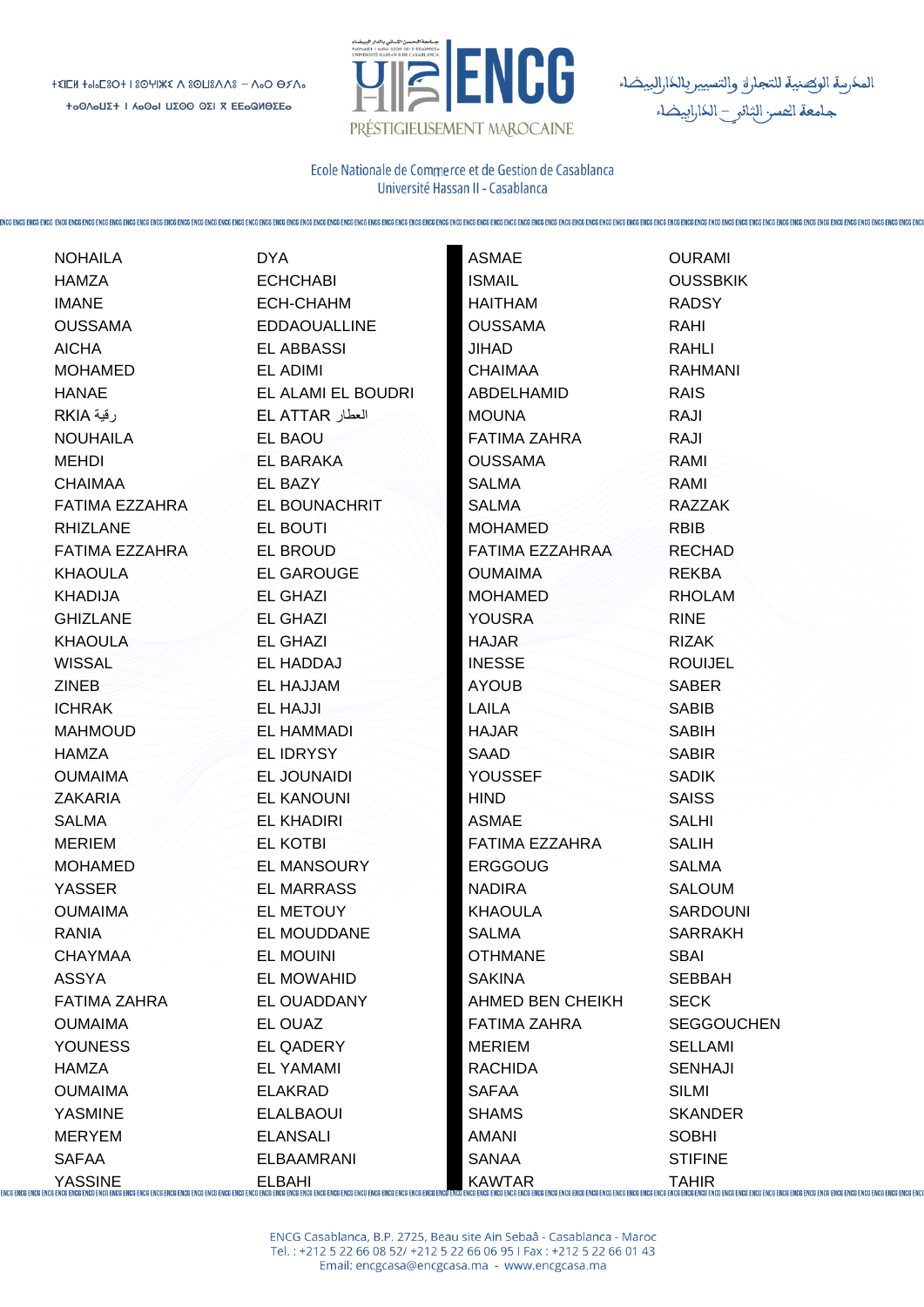$+2IEM + 0.53O + 18OYIKZ A SOUSAAS - A.0 O BXA.$ + <sub>0</sub>ΟΛ **ΟΙΣΗ Ι Λ** Ο ΟΙ ΠΣΟΟ ΟΣΙ Χ ΕΕ Ο ΟΙΘΣΕΟ



المكرسة الوكصنية للتجارق والتسيير بالكارالبيضاء جامعة الحسر الثانو – الكارابيضاء

Ecole Nationale de Commerce et de Gestion de Casablança Université Hassan II - Casablanca

**OUMAIMA RAJAE YASMINF ELMEHDI FATIHA HIRA AFAFE SALOUA NASSIRA ENNAIME ZAKARIA KHADIJA OMAR IHSSANE ISSAM TAHA ASMAA HAMZA OTHMANE OUSSAMA MOHAMED ABLA RIHAB** LAMIAA **SAMIRA FATIMA ZAHRA SALMA GHIZLANE SANAE CHAYMA** HA.JAR YOUSRA **JAMILA WALID OTHMANE WIJDANE** YOUSSEF **AYMEN JENNAT MOUAD ANAS** 

**NOUR** 

**ENCG ENCG ENCG ENCG E** 

**ELGATRI ELGHAZOUANI EL-GHOUL ELHAMRI ELHARRACHY ELHOUCINI ELKODMIRI ELMAJDOULI ELMANJOUM ELMEHDI ELMKHARBECH ELMOUSAOUY ELRBIB ENNAHLI** FNNA.II **ENNAQUI ENNAYA ERRAHI** ERRAHIM **ERRAHMOUNI** FRRAMI ERRAMY **ERREGUIG ESSADIKINE FSSAFL ESSALIH ESSERHANI ESSOLHI ESSOUIDI ETTAIAI FTTARGHY ETTIJANI EZZAFFATI** EZ-ZAKY EZ-ZOHRI **EZZOUBAIRY FADEL FAKHAM FANANI** 

**FARISS** 

**FARRAKH** 

**FATAMANAOU** 

**IKRAM TAHRI OMAR** OMAR **TAKNI SAFAA FADIL TALEA FATIMA TALIBI NOUHAILA MANAL YASSINE TANJI MOHAMED ABDELGHAFOUR MOUHSSINE TAOUIL** AMAL **TARAR CHAIMAA TIBICHT AYA WISSAL HAYAT TOUIL MARWANE TOUMI ASMAA KAOUTAR SAIMA WAHRI DOHA KAOUTAR WALFI GHIZLANE GHIZI ANF CHAIMAA OUMAIMA SALAHEDDINE WISSAD ABDELILAH** YALI **MOHAMED SALIM** YAMANI **ARDELMOULA** YATIM **MANAI 7AAF FATIMA ZAHER MAROUANE ZAHID WADII ZAINE IMANE ZAITRI** SOUHA **ISMAIL ZERRADI KHADIJA ZHAIRI KAWTAR ZHAR ASSIA ZIBAR ZOUINE ZINFR** 

**TAJE-EDDINE TAKOUAHA TALLATE TALLATE TAMRAOUL TANTAMI TOUHAM TOUHAMI TRANQUILLE WADDAHOU WAHDANI WALKADI WAI KADI WIDANE WIDANE ZAMRANI** 

CG ENCG ENCG ENCG ENCG ENCG EN